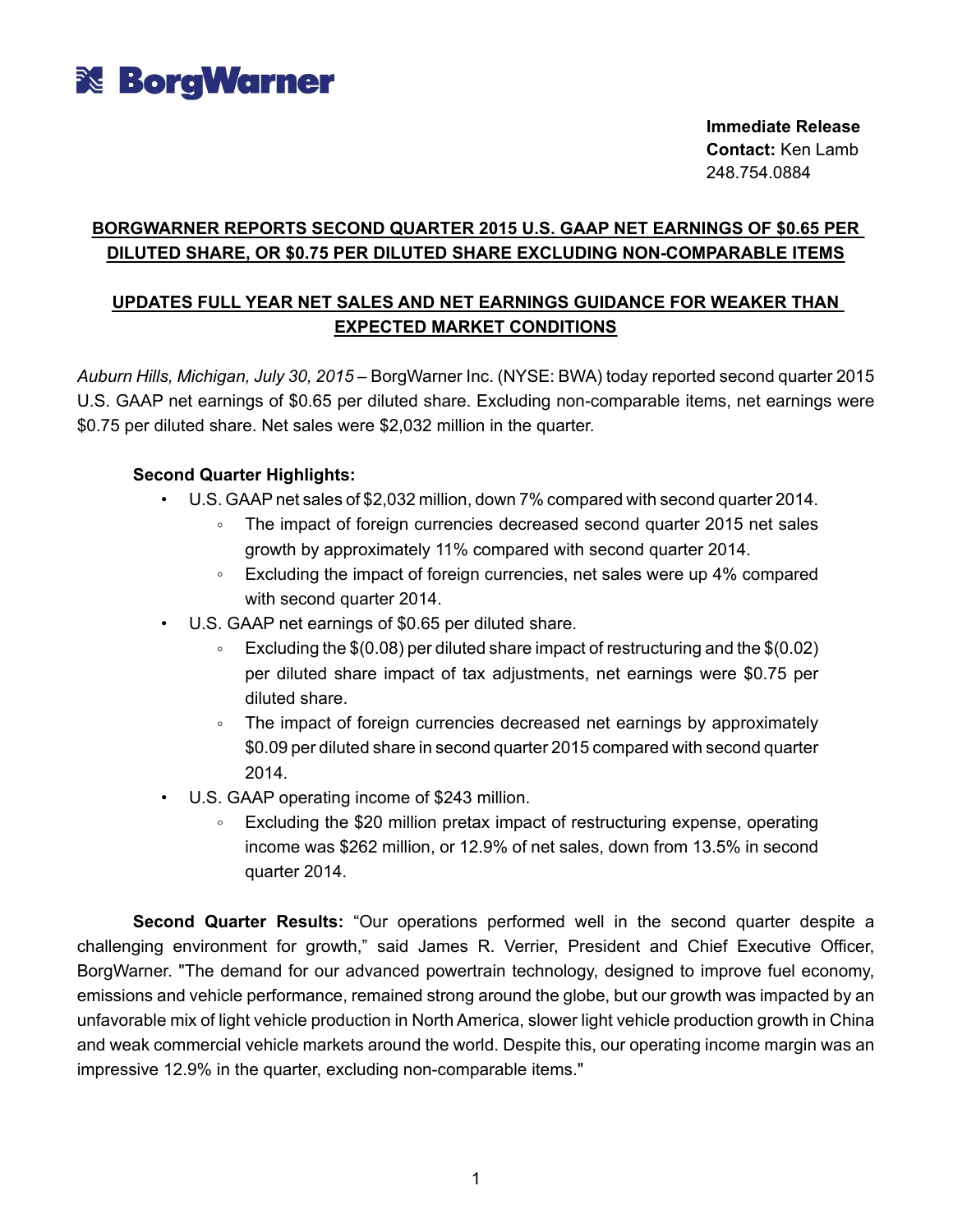**2015 Guidance:** Demand for the company's advanced powertrain technology remains strong around the globe. However, due to the impact of weaker than expected market conditions on its business, particularly slower light vehicle production growth in China, unfavorable mix of light vehicle production in North America and weak commercial vehicle markets around the world, the company has updated its 2015 full year guidance:

- Net sales growth is now expected to be within a range of -5.5% to -2.5% compared with 2014, down from -4% to 0% previously.
- Net earnings per share, excluding non-comparable items, is now expected to be within a range of \$2.95 to \$3.10 per diluted share compared with a previous range of \$3.10 to \$3.30 per diluted share.
- Operating income, as a percentage of net sales, excluding non-comparable items, is now expected to be "approximately 13%" compared with "above 13%", previously.

**Financial Results:** Net sales were \$2,032 million in second quarter 2015, down 7% from \$2,197 million in second quarter 2014. Net earnings in the quarter were \$148 million, or \$0.65 per diluted share, compared with \$190 million, or \$0.83 per diluted share, in second quarter 2014. Second quarter 2015 net earnings included non-comparable items of \$(0.10) per diluted share. Second quarter 2014 net earnings included a non-comparable item of \$(0.06) per diluted share. These items are listed in a table below as reconciliations of non-U.S. GAAP measures, which are provided by the company for comparison with other results, and the most directly comparable U.S. GAAP measures. The impact of foreign currencies decreased net sales by approximately \$248 million and decreased net earnings by approximately \$0.09 per diluted share in second quarter 2015 compared with second quarter 2014.

For the first six months of 2015, net sales were \$4,016 million, down 6% from \$4,281 million in the first six months of 2014. Net earnings in the first six months of 2015 were \$327 million, or \$1.44 per diluted share, compared with \$349 million, or \$1.52 per diluted share, in the first six months of 2014. Net earnings in the first six months of 2015 included net non-comparable items of \$(0.09) per diluted share. Net earnings in the first six months of 2014 included a non-comparable item of \$(0.19) per diluted share. These items are listed in a table below as reconciliations of non-U.S. GAAP measures, which are provided by the company for comparison with other results, and the most directly comparable U.S. GAAP measures. The impact of foreign currencies decreased net sales by approximately \$470 million and decreased net earnings by approximately \$0.18 per diluted share in the first six months of 2015 compared with the first six months of 2014.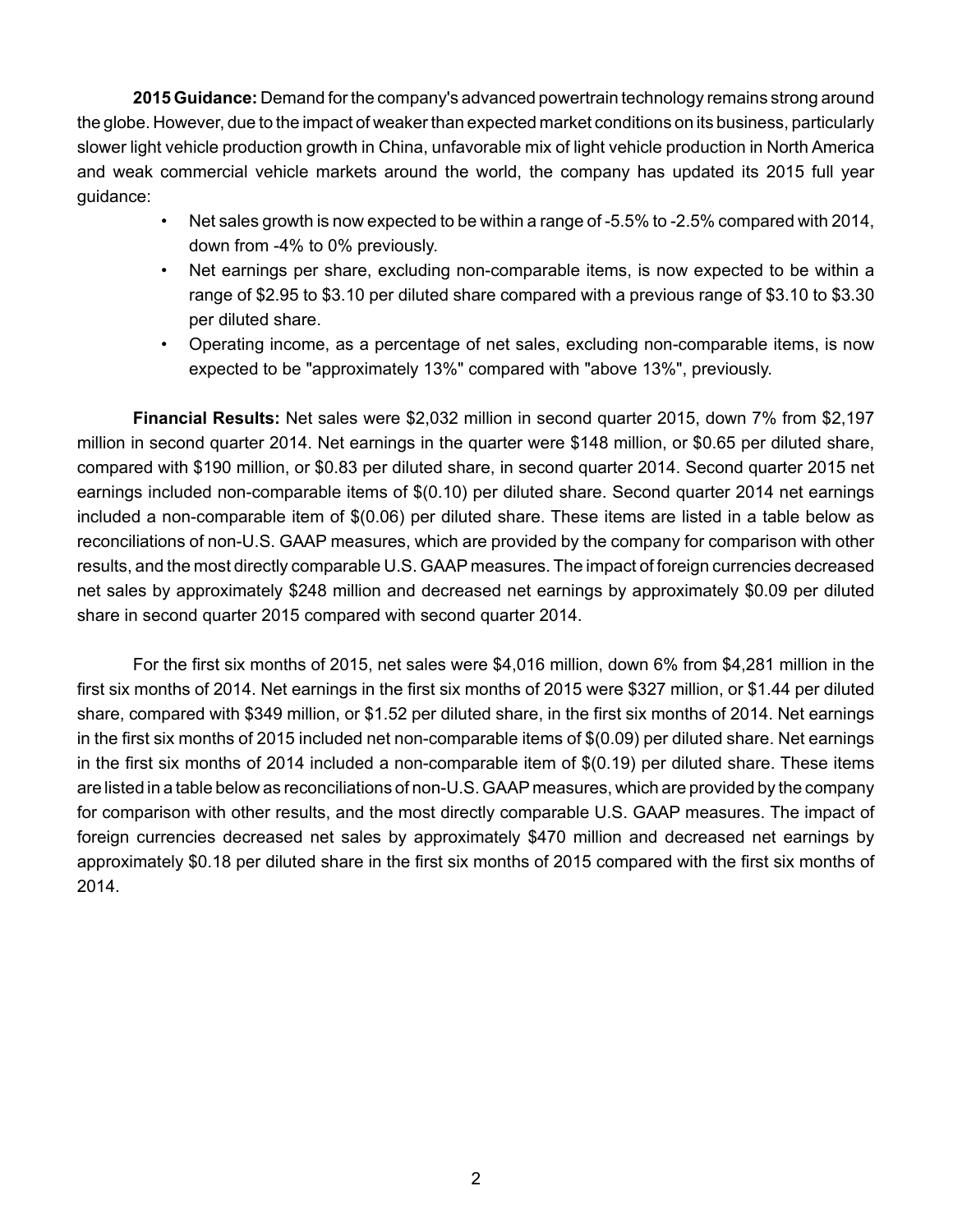The following table reconciles the company's non-U.S. GAAPmeasures included in the press release, which are provided for comparison with other results, and the most directly comparable U.S. GAAP measures:

| Net earnings per diluted share                                   | <b>Second Quarter</b> |        | <b>First Six Months</b> |            |  |  |  |
|------------------------------------------------------------------|-----------------------|--------|-------------------------|------------|--|--|--|
|                                                                  | 2015                  | 2014   | 2015                    | 2014       |  |  |  |
| $Non - U.S. GAAP$                                                | \$ 0.75               | \$0.89 | \$1.53                  | 1.71<br>S. |  |  |  |
| Reconciliations:                                                 |                       |        |                         |            |  |  |  |
| Restructuring expense<br>Gain on previously held equity interest | (0.08)                | (0.06) | (0.13)<br>0.05          | (0.19)     |  |  |  |
| Tax adjustments                                                  | (0.02)                |        | (0.01)                  |            |  |  |  |
| <b>U.S. GAAP</b>                                                 | \$0.65                | \$0.83 | \$.<br>1.44             | 1.52<br>\$ |  |  |  |

Net cash provided by operating activities was \$319 million in the first six months of 2015 compared with \$326 million in first six months of 2014. Investments in capital expenditures, including tooling outlays, totaled \$285 million in the first six months of 2015, compared with \$257 million in the first six months of 2014. Balance sheet debt increased by \$464 million and cash increased by \$310 million at the end of second quarter 2015 compared with the end of 2014. The \$154 million increase in net debt was primarily due to capital expenditures, dividend payments to shareholders and share repurchases. The company's net debt to net capital ratio was 15.6% at the end of second quarter 2015 compared with 12.8% at the end of 2014.

**Engine Segment Results:** Engine segment net sales were \$1,413 million in second quarter 2015 compared with \$1,498 million in second quarter 2014. Excluding the impact of foreign currencies, primarily the Euro, net sales were up 7% from the prior year's quarter, primarily due to higher sales of turbochargers. Adjusted earnings before interest, income taxes and non-controlling interest ("Adjusted EBIT") were \$228 million in second quarter 2015, down 6% from \$242 million in second quarter 2014. Excluding the impact of foreign currencies, Adjusted EBIT was \$252 million, up 4% from second quarter 2014.

**Drivetrain Segment Results:** Drivetrain segment net sales were \$627 million in second quarter 2015 compared with \$709 million in second quarter 2014. Excluding the impact of foreign currencies, primarily the Euro, net sales were down 3% from the prior year's quarter, primarily due to lower sales of all-wheel drive systems. Adjusted EBIT was \$72 million in second quarter 2015, down 19% from \$89 million in second quarter 2014. Excluding the impact of foreign currencies, Adjusted EBIT was \$76 million, down 14% from second quarter 2014.

## **Recent Highlights:**

• BorgWarner has entered into a definitive agreement to acquire Remy International, Inc. (Remy), a global market leading producer of rotating electrical components. Under the terms of the agreement, BorgWarner will acquire each of the outstanding shares of Remy for \$29.50 in cash, which implies an enterprise value of Remy of approximately \$1.2 billion.The transaction is expected to close in the fourth quarter of 2015.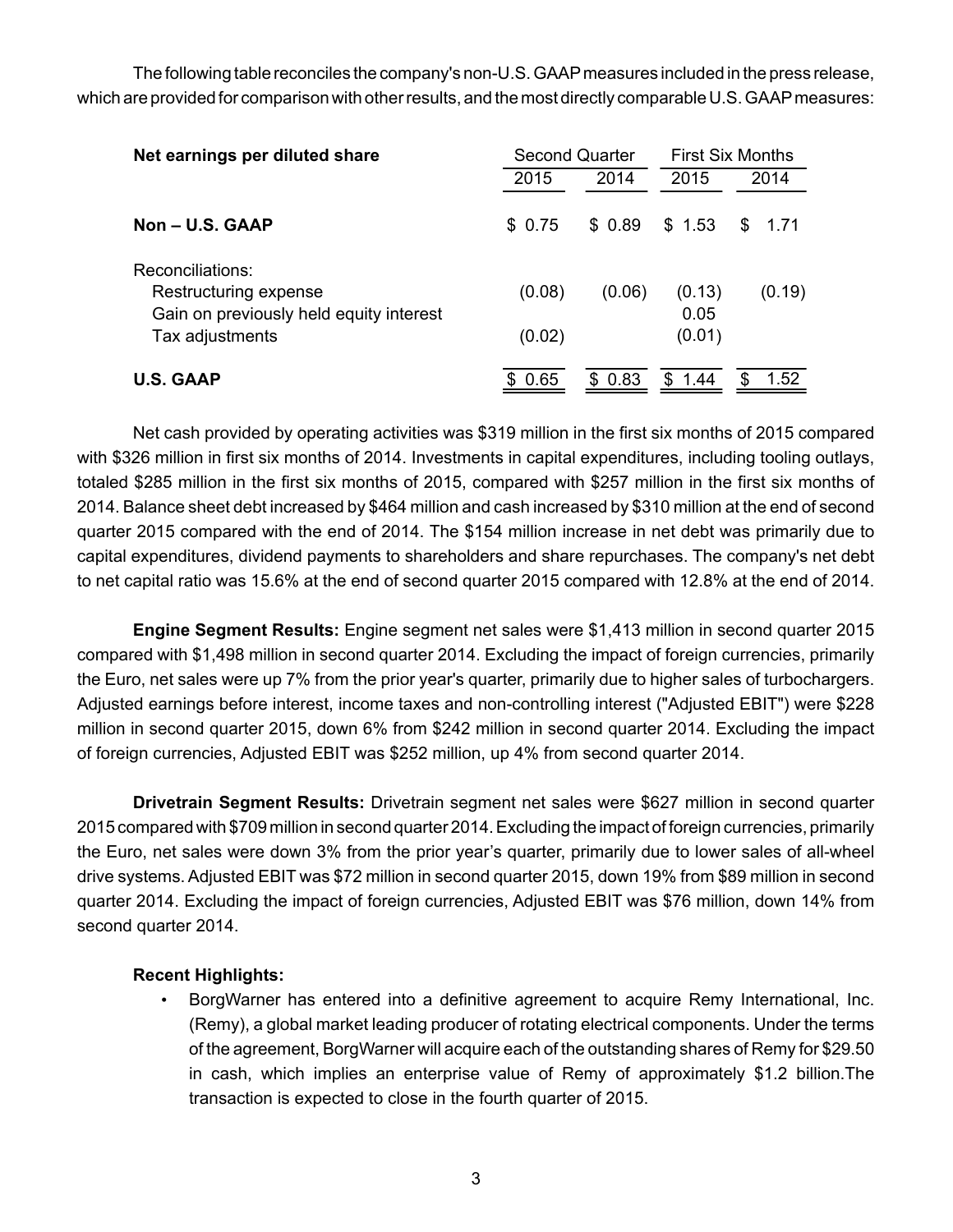- BorgWarner supplies its latest wet friction technology for ZF's new 8- and 9-speed automatic transmissions. The 8-speed transmission features BorgWarner's multi-segment friction plates with intricate groove designs, and the torque converter for the 9-speed transmission utilizes a piston plate with BorgWarner proprietary friction material.
- BorgWarner produces a number of its advanced engine and drivetrain technologies for the new Great Wall Haval H9. The domestically produced sport utility vehicle is powered by a turbocharged 2.0-liter gasoline engine and features a BorgWarner engine timing system, turbocharger and 2-speed Torque-On-Demand® (TOD) transfer case.
- The first dual-clutch transmission (DCT) for class 6 and 7 medium-duty trucks in North America is powered by BorgWarner's DualTronic™ clutch module. BorgWarner's fuel-efficient technology helps Eaton's new Procision™ 7-speed DCTimprove fuel economy 8 to 10 percent compared with similarly equipped vehicles with torque converter automatic transmissions.
- BorgWarner's facilities in Bellwood and Frankfort, Illinois, received 2014 Certificates of Achievement from Toyota Motor Engineering & Manufacturing North America, Inc. for Quality Performance. This Achievement Award recognizes suppliers that maintain less than 15 defects per million parts (PPMs). Both facilities achieved 100% quality ratings and 0 PPMs in 2014.
- BorgWarner's regulated two-stage (R2S® ) turbocharging technology improves the performance and fuel economy of Ford's new powerful 2.0-liter diesel engine, the first Ford engine for passenger cars equipped with a two-stage turbocharging system. The fuel-efficient diesel engine will debut in the Ford Mondeo, S-Max and Galaxy in mid-2015 and will replace the 2.2-liter TDCi diesel engine.
- BorgWarner's manufacturing plant in Seneca, South Carolina, was presented with an Excellence in Quality Award from Honda North America. The award recognized outstanding product quality in 2014. Since 2002, BorgWarner's facility in Seneca has earned 12 supplier awards from Honda, including seven awards for quality, four for delivery and one for engineering innovation.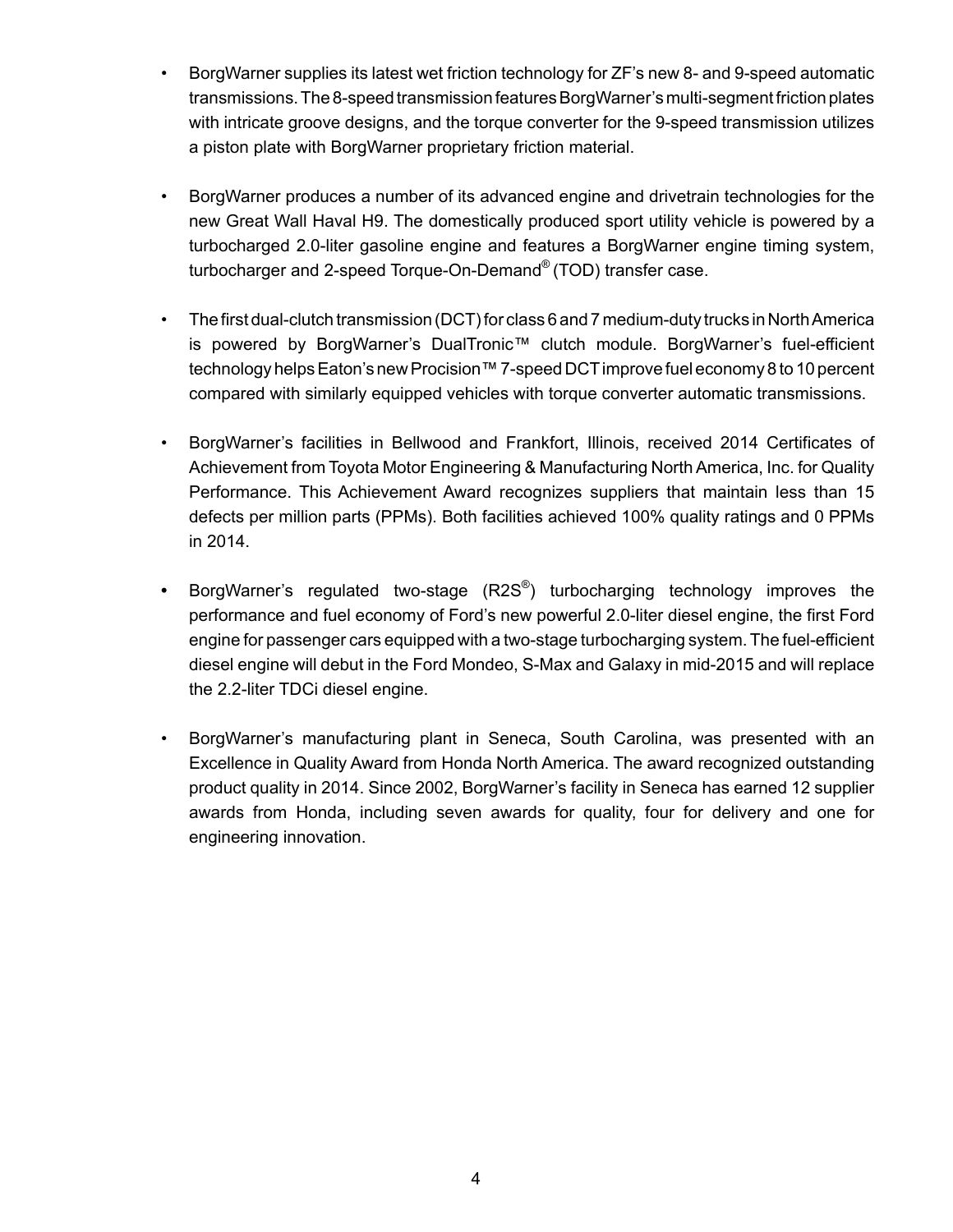At 9:30 a.m. ET today, a brief conference call concerning 2015 second quarter results will be webcast at: http://www.borgwarner.com/en/Investors/default.aspx.

BorgWarner Inc. (NYSE: BWA) is a product leader in highly engineered components and systems for powertrains around the world. Operating manufacturing and technical facilities in 57 locations in 18 countries, the company delivers innovative powertrain solutions to improve fuel economy, reduce emissions and enhance performance. For more information, please visit borgwarner.com.

#### # # #

Statements contained in this news release may contain forward-looking statements as contemplated by the 1995 Private Securities Litigation Reform Act that are based on management's current outlook, expectations, estimates and projections. Words such as "anticipates," "believes," "continues," "could," "designed," "effect," "estimates," "evaluates," "expects," "forecasts," "goal," "initiative," "intends," "outlook," "plans," "potential," "project," "pursue," "seek," "should," "target," "when," "would," and variations of such words and similar expressions are intended to identify such forward-looking statements. Forward-looking statements are subject to risks and uncertainties, many of which are difficult to predict and generally beyond our control, that could cause actual results to differ materially from those expressed, projected or implied in or by the forward-looking statements. Such risks and uncertainties include: the failure to complete or receive the anticipated benefits from BorgWarner's acquisition of Remy International Inc. ("Remy"), the possibility that the parties may be unable to successfully integrate Remy's operations with those of BorgWarner, that such integration may be more difficult, time-consuming or costly than expected, revenues following the transaction may be lower than expected, customer loss and business disruption (including, without limitation, difficulties in maintaining relationships with employees, customers, or suppliers) may be greater than expected following the transaction; the retention of key employees at Remy may not be achieved, the conditions to the completion of the transaction may not be satisfied, or the regulatory approvals required for the transaction may not be obtained on the terms expected or on the anticipated schedule, the failure to obtain Remy stockholder approval in a timely manner or otherwise, fluctuations in domestic or foreign vehicle production, the continued use by original equipment manufacturers of outside suppliers, fluctuations in demand for vehicles containing our products, changes in general economic conditions, as well as other risks noted in reports that we file with the Securities and Exchange Commission, including the Risk Factors identified in our most recently filed Annual Report on Form 10-K. We do not undertake any obligation to update or announce publicly any updates to or revision to any of the forward-looking statements.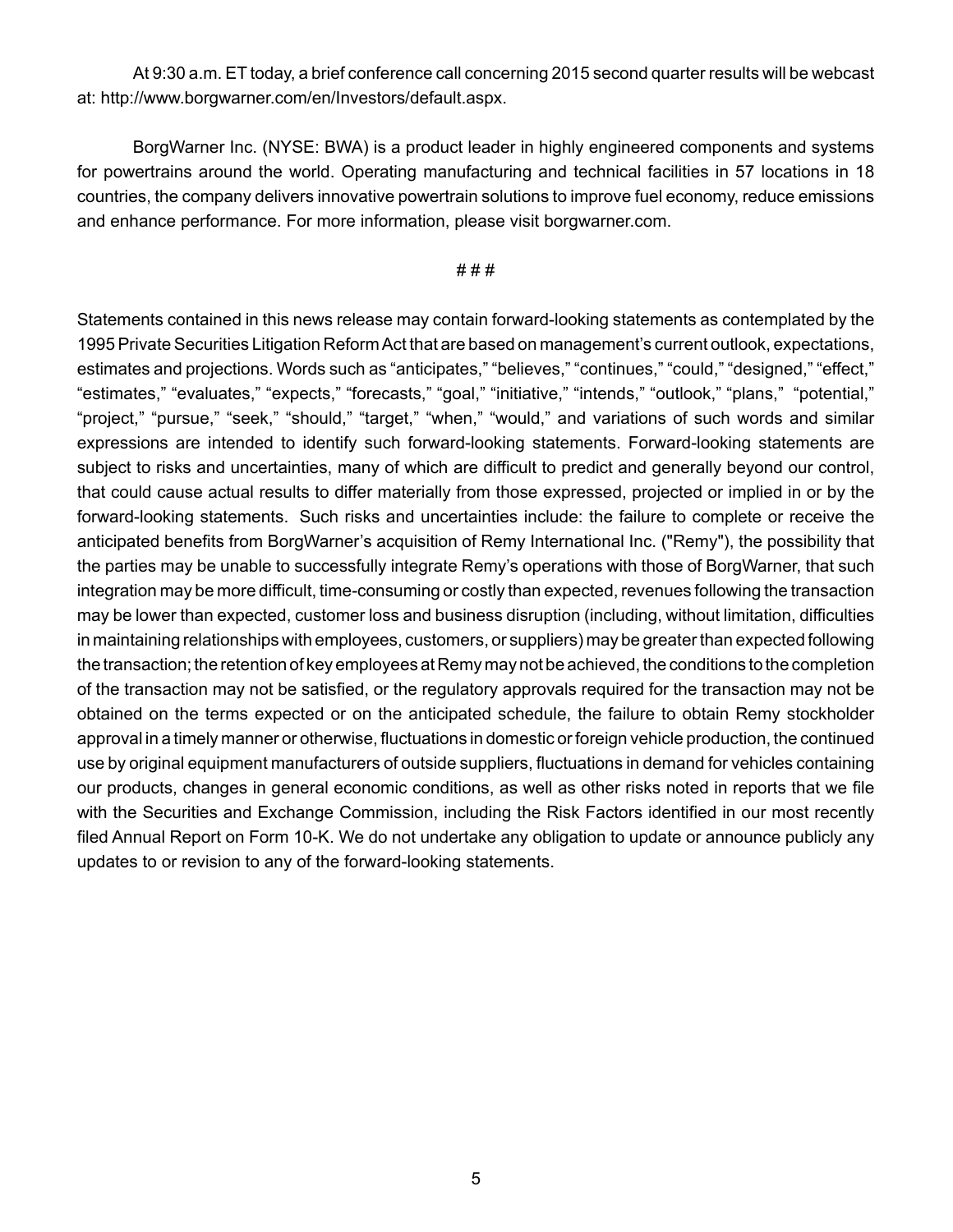## BorgWarner Inc. Condensed Consolidated Statements of Operations (Unaudited)

(millions, except per share amounts)

|                                                                      | <b>Three Months Ended</b><br>June 30. |         |      | <b>Six Months Ended</b><br>June 30, |                                     |         |    |         |
|----------------------------------------------------------------------|---------------------------------------|---------|------|-------------------------------------|-------------------------------------|---------|----|---------|
|                                                                      | 2015<br>2014                          |         | 2015 |                                     |                                     | 2014    |    |         |
| Net sales                                                            | \$                                    | 2,031.9 | \$   | 2,197.0                             | \$                                  | 4,016.1 | \$ | 4,281.1 |
| Cost of sales                                                        |                                       | 1,602.9 |      | 1,724.2                             |                                     | 3,158.1 |    | 3,362.5 |
| Gross profit                                                         |                                       | 429.0   |      | 472.8                               |                                     | 858.0   |    | 918.6   |
| Selling, general and administrative expenses                         |                                       | 167.4   |      | 181.2                               |                                     | 335.6   |    | 355.0   |
| Other expense, net                                                   |                                       | 19.1    |      | 11.0                                |                                     | 20.3    |    | 49.8    |
| Operating income                                                     |                                       | 242.5   |      | 280.6                               |                                     | 502.1   |    | 513.8   |
| Equity in affiliates' earnings, net of tax                           |                                       | (11.1)  |      | (12.2)                              |                                     | (19.6)  |    | (21.0)  |
| Interest income                                                      |                                       | (1.6)   |      | (1.4)                               |                                     | (3.3)   |    | (2.9)   |
| Interest expense and finance charges                                 |                                       | 17.6    |      | 9.0                                 |                                     | 27.6    |    | 17.2    |
| Earnings before income taxes and noncontrolling interest             |                                       | 237.6   |      | 285.2                               |                                     | 497.4   |    | 520.5   |
| Provision for income taxes                                           |                                       | 80.2    |      | 85.3                                |                                     | 152.3   |    | 153.4   |
| Net earnings                                                         |                                       | 157.4   |      | 199.9                               |                                     | 345.1   |    | 367.1   |
| Net earnings attributable to the noncontrolling interest, net of tax |                                       | 9.3     |      | 9.7                                 |                                     | 18.1    |    | 17.8    |
| Net earnings attributable to BorgWarner Inc.                         | \$                                    | 148.1   | \$   | 190.2                               | \$                                  | 327.0   | \$ | 349.3   |
| Earnings per share - diluted                                         | $\mathfrak{S}$                        | 0.65    | \$   | 0.83                                | \$                                  | 1.44    | \$ | 1.52    |
| Weighted average shares outstanding - diluted                        |                                       | 226.615 |      | 229.670                             |                                     | 226.852 |    | 229.499 |
| Supplemental Information (Unaudited)                                 |                                       |         |      |                                     |                                     |         |    |         |
| (millions of dollars)                                                |                                       |         |      |                                     |                                     |         |    |         |
|                                                                      | <b>Three Months Ended</b><br>June 30. |         |      |                                     | <b>Six Months Ended</b><br>June 30. |         |    |         |
|                                                                      |                                       | 2015    |      | 2014                                |                                     | 2015    |    | 2014    |
| Capital expenditures, including tooling outlays                      | \$                                    | 145.0   | \$   | 131.1                               | \$                                  | 285.0   | \$ | 257.3   |

| 76.6 |      |          |         | 151.4    |
|------|------|----------|---------|----------|
| 4.3  | 7.8  |          | 8.7     | 13.8     |
| 80.9 | 85.1 | \$       | 158.0   | 165.2    |
|      |      | <b>S</b> | 77.3 \$ | 149.3 \$ |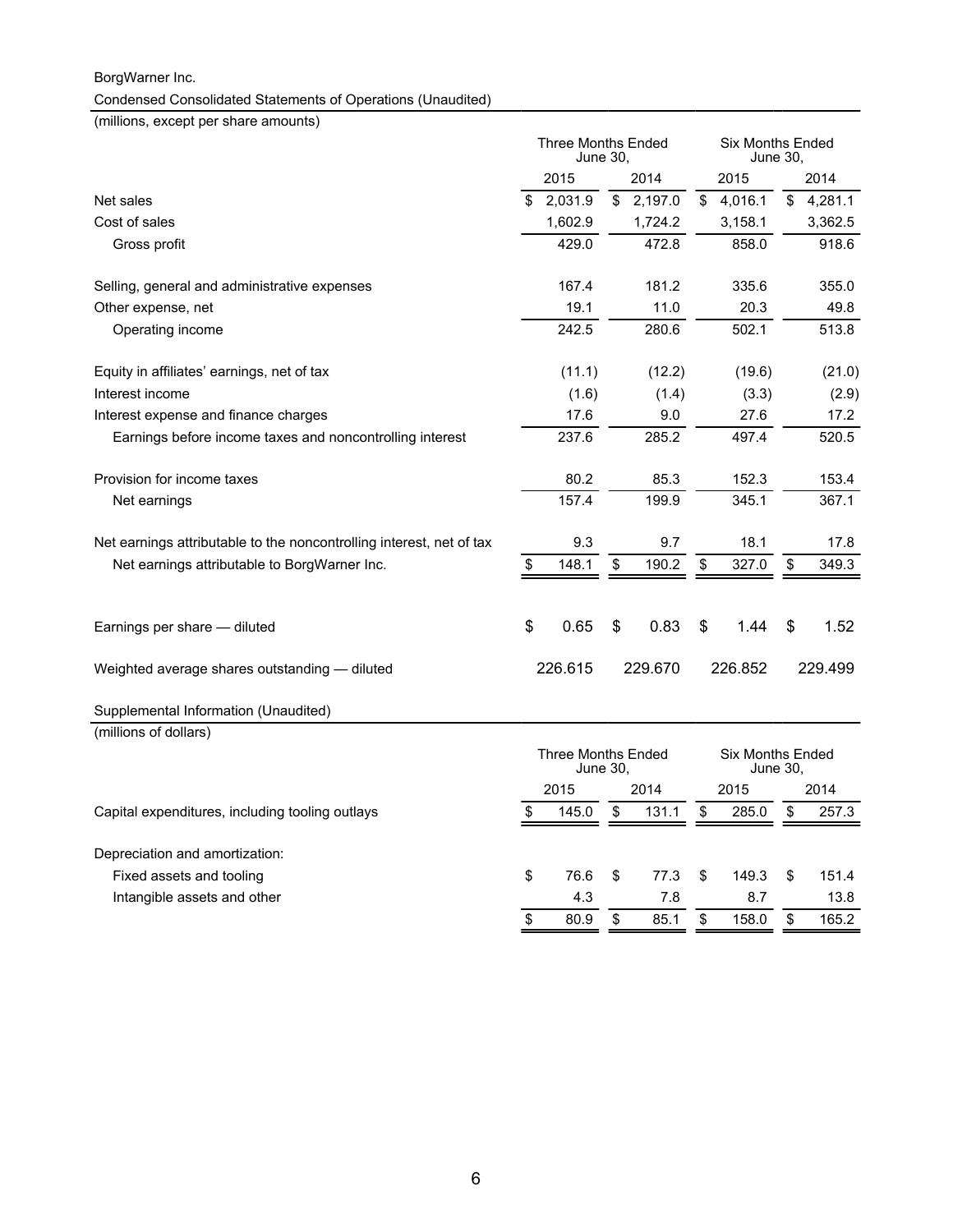# BorgWarner Inc.

Net Sales by Reporting Segment (Unaudited)

(millions of dollars)

|                            | Three Months Ended<br>June 30, |         |     | <b>Six Months Ended</b><br>June 30, |     |         |    |         |
|----------------------------|--------------------------------|---------|-----|-------------------------------------|-----|---------|----|---------|
|                            |                                | 2015    |     | 2014                                |     | 2015    |    | 2014    |
| Engine                     | \$.                            | 1.413.0 | \$. | 1.497.5                             | S   | 2.793.9 | S. | 2.909.6 |
| <b>Drivetrain</b>          |                                | 626.9   |     | 708.7                               |     | 1.238.1 |    | 1.389.4 |
| Inter-segment eliminations |                                | (8.0)   |     | (9.2)                               |     | (15.9)  |    | (17.9)  |
| Net sales                  | S                              | 2.031.9 | \$. | 2.197.0                             | \$. | 4.016.1 |    | 4.281.1 |

### Adjusted Earnings Before Interest, Income Taxes and Noncontrolling Interest ("Adjusted EBIT") (Unaudited)

(millions of dollars)

|                                                                                     | Three Months Ended<br>June 30, |       |    | <b>Six Months Ended</b><br>June 30, |    |        |    |       |
|-------------------------------------------------------------------------------------|--------------------------------|-------|----|-------------------------------------|----|--------|----|-------|
|                                                                                     |                                | 2015  |    | 2014                                |    | 2015   |    | 2014  |
| Engine                                                                              | \$                             | 228.0 | \$ | 241.7                               | \$ | 458.4  | \$ | 473.4 |
| Drivetrain                                                                          |                                | 72.1  |    | 89.1                                |    | 143.1  |    | 169.6 |
| <b>Adjusted EBIT</b>                                                                |                                | 300.1 |    | 330.8                               |    | 601.5  |    | 643.0 |
| Restructuring expense                                                               |                                | 19.9  |    | 15.0                                |    | 32.0   |    | 54.5  |
| Gain on previously held equity interest                                             |                                |       |    |                                     |    | (10.8) |    |       |
| Corporate, including equity in affiliates' earnings and stock-based<br>compensation |                                | 26.6  |    | 23.0                                |    | 58.6   |    | 53.7  |
| Interest income                                                                     |                                | (1.6) |    | (1.4)                               |    | (3.3)  |    | (2.9) |
| Interest expense and finance charges                                                |                                | 17.6  |    | 9.0                                 |    | 27.6   |    | 17.2  |
| Earnings before income taxes and noncontrolling interest                            |                                | 237.6 |    | 285.2                               |    | 497.4  |    | 520.5 |
| Provision for income taxes                                                          |                                | 80.2  |    | 85.3                                |    | 152.3  |    | 153.4 |
| Net earnings                                                                        |                                | 157.4 |    | 199.9                               |    | 345.1  |    | 367.1 |
| Net earnings attributable to the noncontrolling interest, net of tax                |                                | 9.3   |    | 9.7                                 |    | 18.1   |    | 17.8  |
| Net earnings attributable to BorgWarner Inc.                                        | \$                             | 148.1 | \$ | 190.2                               | \$ | 327.0  | \$ | 349.3 |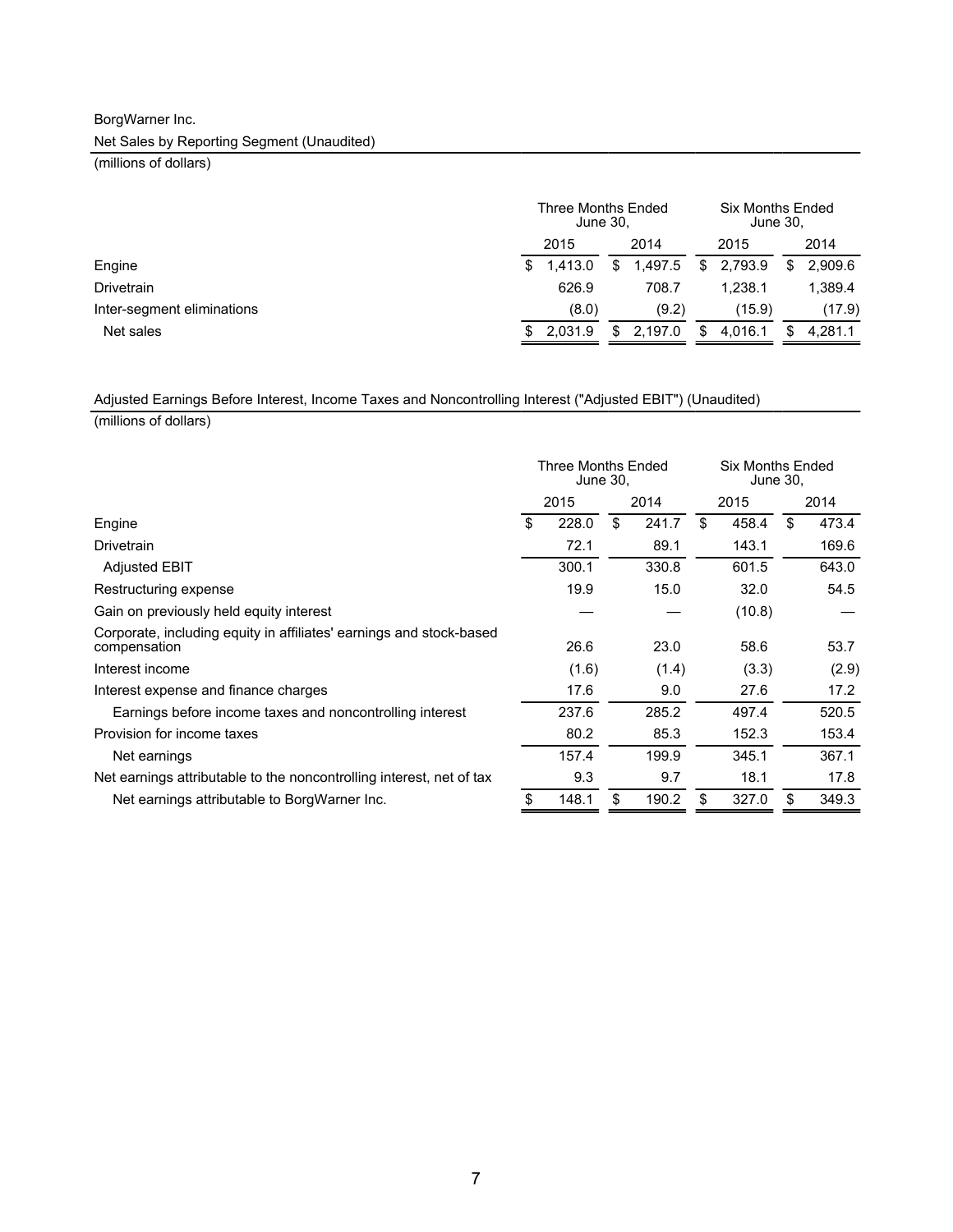BorgWarner Inc.

Condensed Consolidated Balance Sheets (Unaudited)

(millions of dollars)

|                                            | June 30,<br>2015 |                   | December 31,<br>2014 |
|--------------------------------------------|------------------|-------------------|----------------------|
| Assets                                     |                  |                   |                      |
| Cash                                       | \$<br>1,107.9    | \$                | 797.8                |
| Receivables, net                           | 1,573.0          |                   | 1,443.5              |
| Inventories, net                           | 525.7            |                   | 505.7                |
| Other current assets                       | 194.8            |                   | 223.8                |
| Total current assets                       | 3,401.4          |                   | 2,970.8              |
| Property, plant and equipment, net         | 2,160.5          |                   | 2,093.9              |
| Other non-current assets                   | 2,204.4          |                   | 2,163.3              |
| <b>Total assets</b>                        | \$<br>7,766.3    | $\boldsymbol{\$}$ | 7,228.0              |
| <b>Liabilities and Equity</b>              |                  |                   |                      |
| Notes payable and other short-term debt    | \$<br>72.1       | \$                | 623.7                |
| Accounts payable and accrued expenses      | 1,528.2          |                   | 1,530.3              |
| Income taxes payable                       | 35.3             |                   | 14.2                 |
| <b>Total current liabilities</b>           | 1,635.6          |                   | 2,168.2              |
| Long-term debt                             | 1,731.7          |                   | 716.3                |
| Other non-current liabilities              | 647.5            |                   | 652.6                |
| Total BorgWarner Inc. stockholders' equity | 3,686.7          |                   | 3,616.2              |
| Noncontrolling interest                    | 64.8             |                   | 74.7                 |
| Total equity                               | 3,751.5          |                   | 3,690.9              |
| Total liabilities and equity               | \$<br>7,766.3    | \$                | 7,228.0              |